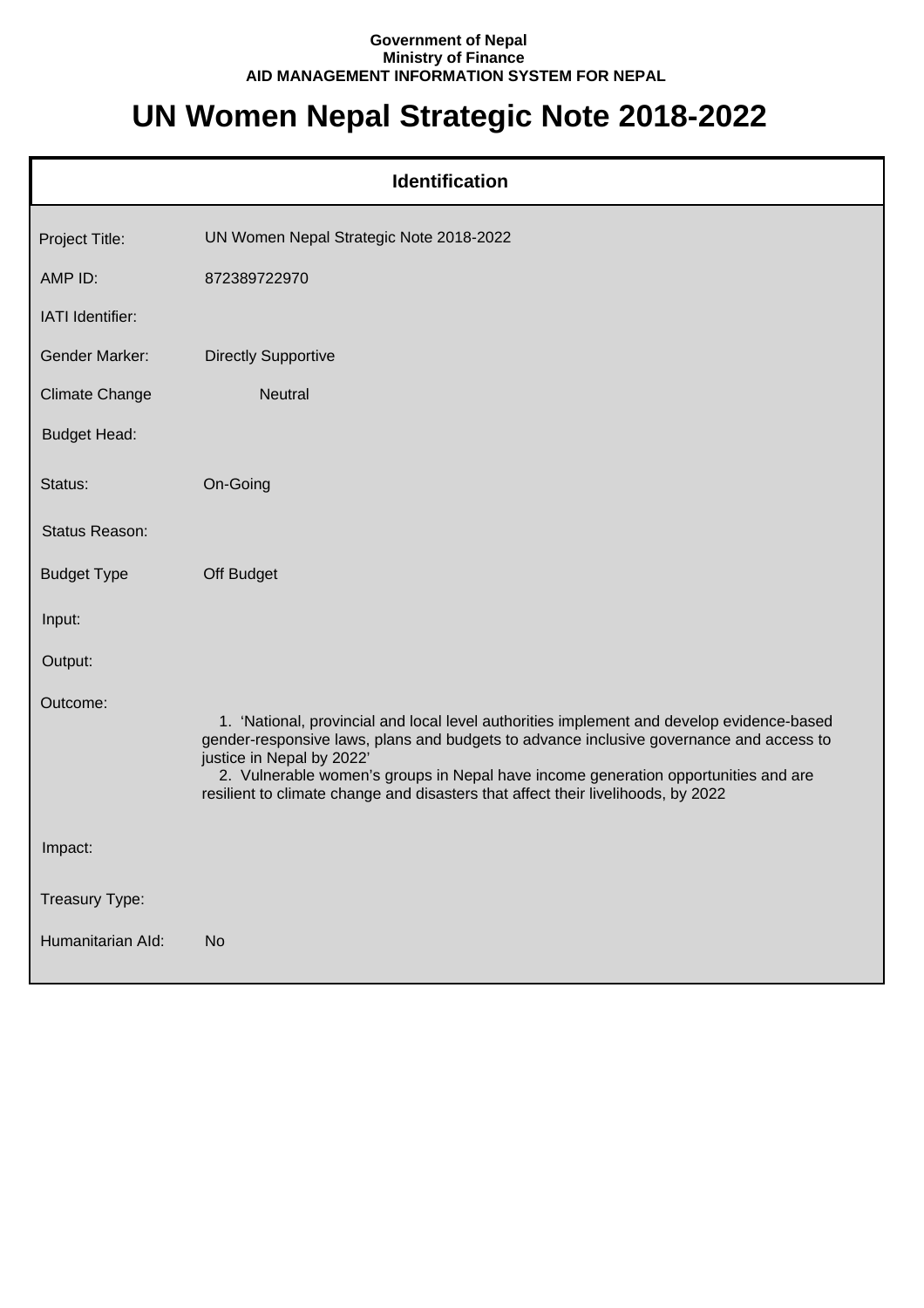| Location                   |            |  |
|----------------------------|------------|--|
| Location                   | Percentage |  |
| Kavrepalanchok (Dhulikhel) | 17.0%      |  |
| Makwanpur (Hetauda)        | 16.0%      |  |
| Sindhuli (Sindhuli Madhi)  | 17.0%      |  |
| Banke (Nepalgunj)          | 17.0%      |  |
| Kailali (Dhangadhi)        | 16.0%      |  |
| Nawalparasi (Parasi)       | 17.0%      |  |

| <b>National Plan</b>                                                                                                            |            |
|---------------------------------------------------------------------------------------------------------------------------------|------------|
| Program                                                                                                                         | Percentage |
| [ Gender Equity, Women Development ] [ Peace, rehabilitation and Inclusive Development ] [<br>National Development Plan (NDP) ] | $100.0\%$  |

| <b>Sector</b>                                                  |            |
|----------------------------------------------------------------|------------|
| Sector                                                         | Percentage |
| Nepal Sector Classification WOMEN, CHILDREN & SOCIAL WELFARE 0 | 100.0%     |

| <b>Implementing/Executing Agency</b>                                   |        |  |
|------------------------------------------------------------------------|--------|--|
| <b>Implementing Agency</b>                                             |        |  |
| <b>CBOs</b>                                                            | 100.0% |  |
| <b>Executing Agency</b>                                                |        |  |
| United Nations Entity for Gender Equality and the Empowerment of Women | 100.0% |  |
| <b>Responsible Organization</b>                                        |        |  |
| Ministry of Women, Children & Social Welfare                           | 100.0% |  |
| Donor                                                                  |        |  |
| Finland                                                                | 0.0%   |  |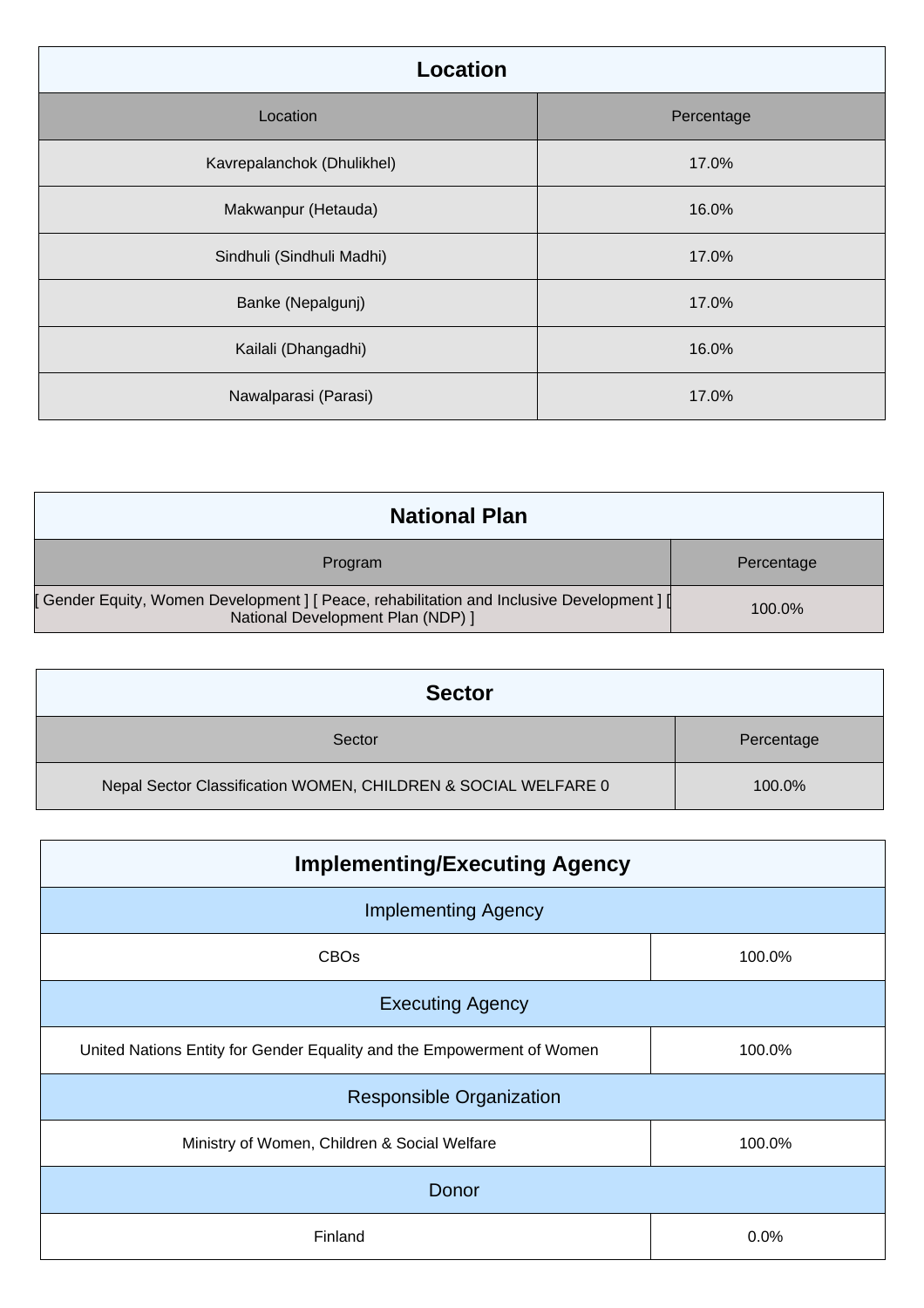| <b>Funding</b>      |                                                |                            |                               |            |                     |
|---------------------|------------------------------------------------|----------------------------|-------------------------------|------------|---------------------|
| Transaction<br>Date | Type of<br>Assistance                          | Mode of<br>Payment         | Post Earthquake<br>Assistance | Commitment | <b>Disbursement</b> |
|                     |                                                |                            | <b>Finland</b>                |            |                     |
|                     |                                                |                            | <b>Actual</b>                 |            |                     |
| 12/20/2018          | Technical<br>Assistance<br>(Standalone)        | Commodity                  | No                            | 4,562,000  | Ю                   |
| 12/24/2018          | <b>Technical</b><br>Assistance<br>(Standalone) | Commodity                  | No                            | 0          | 1,141,400           |
| 12/13/2019          | <b>Technical</b><br>Assistance<br>(Standalone) | Commodity                  | N <sub>o</sub>                | 0          | 1,096,800           |
| 10/23/2020          | <b>Technical</b><br>Assistance<br>(Standalone) | Commodity                  | N <sub>o</sub>                | 0          | 1,096,800           |
| 6/17/2021           | Technical<br>Assistance<br>(Standalone)        | Commodity                  | No                            | 438,720    | Ŋ                   |
| 6/25/2021           | <b>Technical</b><br>Assistance<br>(Standalone) | Commodity                  | N <sub>o</sub>                | 0          | 438,720             |
| 11/19/2021          | Technical<br>Assistance<br>(Standalone)        | Commodity                  | No                            | 0          | 1,096,800           |
|                     |                                                | <b>Total</b>               |                               | 5,000,720  | 4,870,520           |
|                     |                                                | Total (Finland)            |                               | 5,000,720  | 4,870,520           |
|                     |                                                | <b>UNDISBURSED BALANCE</b> |                               |            | 130,200             |

## **Progress Achieved**

Progress Achieved:

Key Problems:

Steps Taken to Solve Problems: